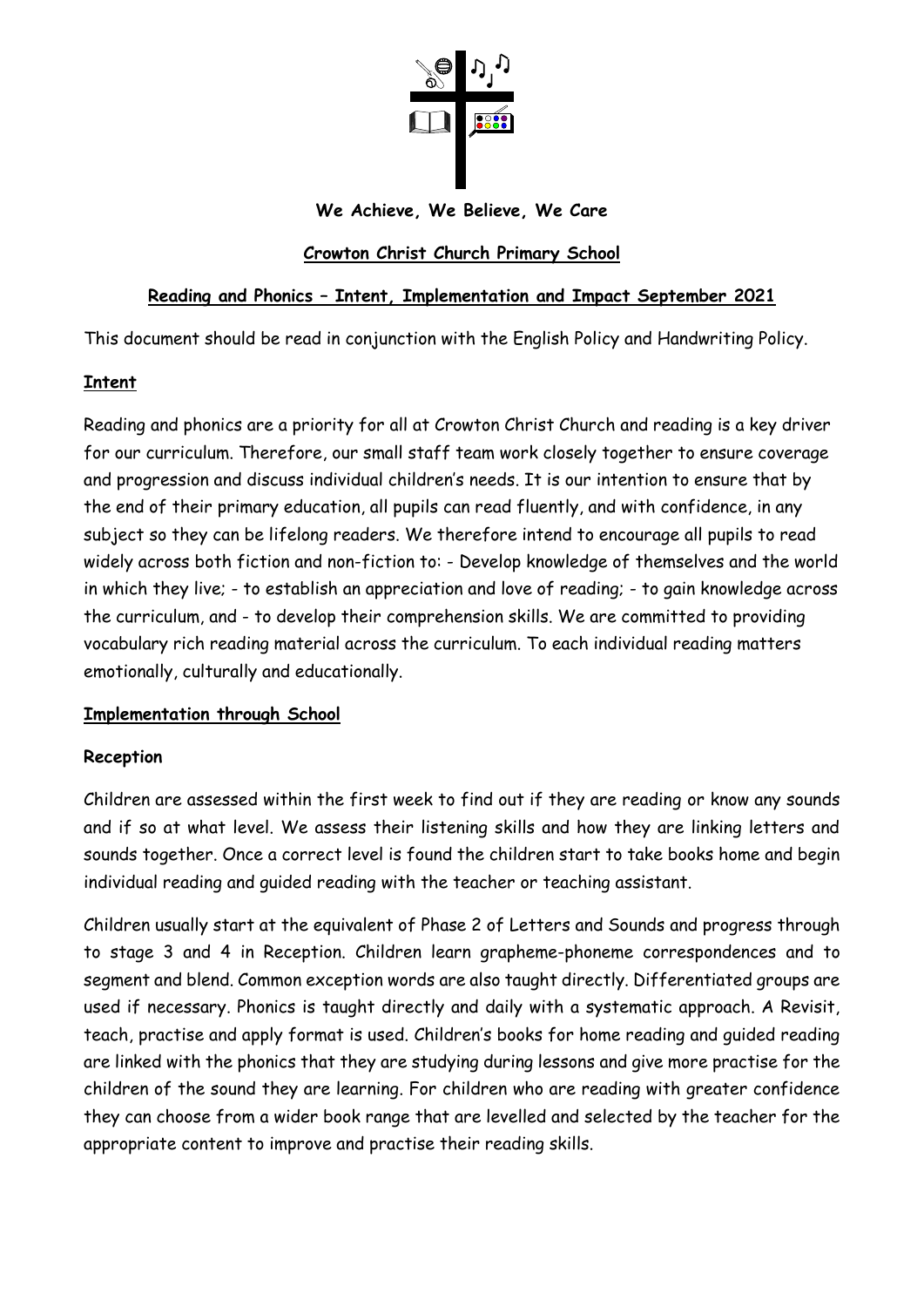Children have their own reading diaries where parents are encouraged to write down comments about their child's reading at home. Advice to parents for reading and phonics is given in this diary and on the school website. This is also an excellent resource for teachers and parents to communicate and liaise about children's learning and progress. This is particularly useful for children who travel on the school bus and therefore parents are not seen at school daily. Staff are always available in the morning meet and greet time to support parents with questions about reading and phonics.

Children in Reception have one to two guided reads and two individual reads per week unless daily reading (to give more support) is required. Books are matched to their current phonics learning. Parents are encouraged to share reading at home daily.

Reception children are constantly assessed in all areas of the EYFSP and the teacher updates their profile regularly.

Books (Fiction, Non-Fiction, Flap, Board books, Comics etc.) are available in all areas of the classroom and stories and reading can and does happen at any time in the day. Children can browse books at any time, revisit the ones the teacher has read and borrow books to take home. A tent is part of the provision for children who prefer to look at books in a quieter area. The class teacher ensures a story time occurs daily (sometimes twice a day) where the adult also includes phonics and songs.

Each week the class has a book of the week chosen by a child. Children also take home a weekly library book they have chosen to share for pleasure with their family.

### **Year 1**

## **As Year 1 is taught in a mixed age class with Reception, please see above.**

Children continue to read phonics-based books as they continue through the equivalent phases of Letters and Sounds. Twinkl is also used to support phonics.

As well as the reading, handwriting is linked to the children's phonics work as well as comprehension and guided reading.

As in Reception children have their own reading diaries where parents are encouraged to write down comments about their child's reading at home. They choose a library book for home to read and share for pleasure.

Children in Year 1 who need extra support with their reading have daily guided reading and additional phonics sessions as needed and daily individual reads, other children in the class have one or two guided reads and one or two individual reads.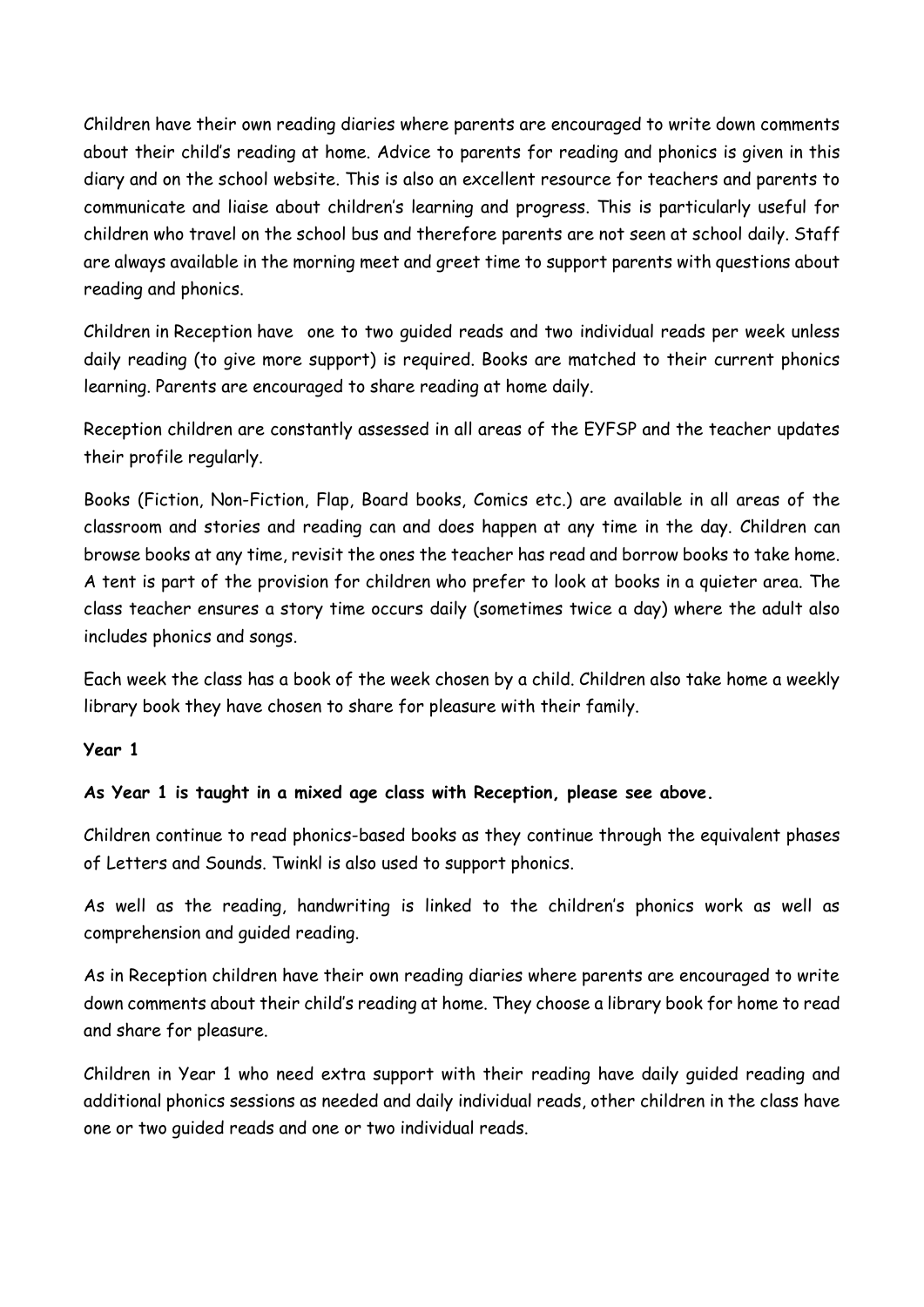In Year 1 children are assessed in reading using the age-related expectations and PM Benchmarking – if needed. Progress is tracked and the teacher, assessment co-ordinator and head teacher review their achievement, if children are not making adequate progress a learning plan is put into place.

A phonics screen is taken by Year 1 in early June. It is our aim that all pupils will meet the criteria for the screen. Pupils who do not meet the screening requirements are given additional support at the end of year 1 and into year 2.

Parents can find support ideas for reading on the website or from the teacher.

Home Learning in year 1 also includes phonics practise and parents are encouraged to hear their child read daily and share stories with them daily.

All teachers have access to PM Benchmark, a reading comprehension test. If children show they are decoding words and showing less understanding in comprehension skills this test can help teachers refine their assessments and give them an approximate reading age.

### **Year 2**

Children move through the banded fiction and non-fiction books and are regularly assessed to make sure they are reading at the appropriate level.

Children take part in ERIC (everyone reading in class) every day where they either participate in guided reading with the teacher, read individually, complete a comprehension task or game or select books of their choice to read for pleasure.

Any children not on track to reach age related expectations may need more support in guided reading. Children needing further help are listened to twice a week in both individual and guided sessions.

Children have their own reading diaries where parents are encouraged to write down comments about their child's reading at home. This is also an excellent resource for teachers and parents to communicate and liaise about their learning and progress. Towards the end of Year 2 children are encouraged to take more control over their reading and write in their own comments ready for when they start to fill in reading journals in Years 3-6.

Phonics is taught daily. The first few weeks of the Autumn term or spent on a phase 5 recap/revision before moving on to the equivalent of phase 6. Twinkl is used. Any pupil who needs additional support (from not meeting the phonics screen in year 1) or from the Year 2 phonics content is given support by the class teacher.

Library books are borrowed to take home for reading for pleasure with their families.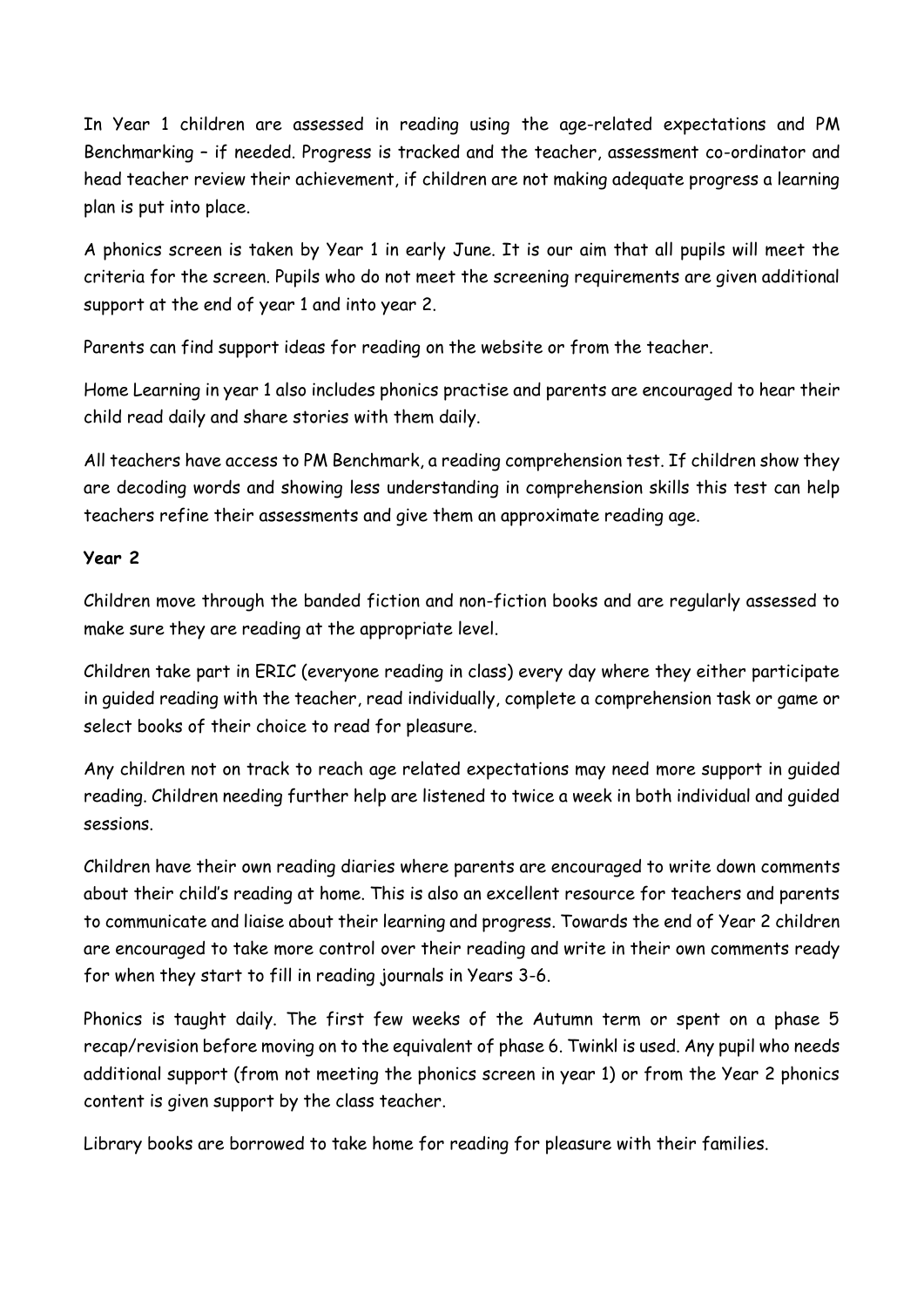In Year 2 statutory assessments in Reading take place in the summer term.

Staff understand that phonics requires direct instruction and all pupils need to crack the phonics code.

### **Year 3 and Year 4**

Children in Year 3 and 4 continue to read levelled/banded books found in their classroom. The class teacher may need to provide books from KS1 or Class 4 for less or abler children.

Children are assessed in September and guided reading groups are organised. For reading children take part in daily ERIC. This is a carousel of activities including comprehension (summarising, predicting, questioning, vocabulary, retrieving, inferring, visualising, connecting) and reading for pleasure or reading with the teacher.

Children have their own reading journal where they keep a record of the books they have read and write reviews.

Those children who are reading below expectations and those who need extra phonics work read up to four times either individually or in guided groups. We use CODE to provide continued phonics teaching for the lowest % if needed.

A class story is read.

### **Year 5 and 6**

Class 4 have guided reading, a reading journal task, quiet reading or a reading comprehension task timetabled each day. Children who need extra support have more guided sessions and are assisted in their choice of books. All children are assessed in September and then read books from the appropriate book band.

Children working at age related expectations or above have their own reading journals where tasks are given to show how well they have comprehended the story/books and they keep a record of what the child has been reading.

Children are assessed three times a year using schools tracking system, reading tests and or SATs papers so the children get used to the format of questioning.

A class story is also read. The free choice of books results in pupils reading for pleasure.

### **Impact**

**All pupils to meet the Year 1 Phonics screen.**

**All children in Year 3 and above will be able to read age-appropriate books**